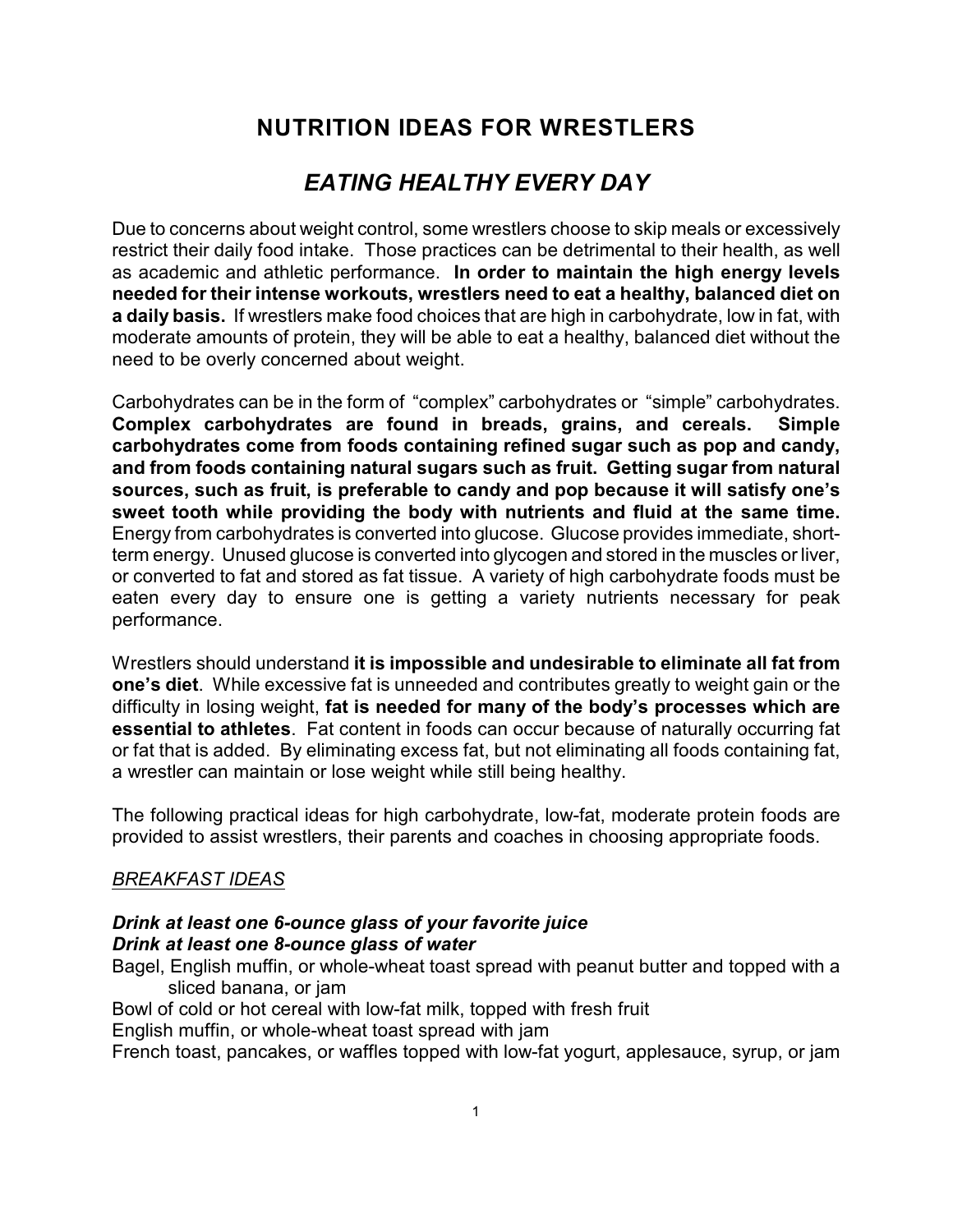Fresh or canned fruit Homemade milkshakes made with low-fat milk, low-fat yogurt, and fruit Leftover vegetable pizza Poached egg Stir cold breakfast cereal into low-fat yogurt

#### *LUNCH IDEAS*

#### *Drink at least one 8-ounce glass of water Drink at least one 8-ounce glass of low-fat milk*

Whole-wheat or pita bread with turkey, chicken, lean roast beef, or lean ham, and Swiss cheese, and vegetables. (Tomatoes, green peppers, lettuce, cucumbers, onions, and sprouts are all great!)

Tuna or chicken salad sandwich with low-fat mayonnaise. Baked potato topped with low-fat sour cream, mozzarella cheese, salsa, or skim milk Vegetable pizza English muffin topped with pizza sauce and melted cheese Chicken noodle soup Fresh fruit Graham crackers Vanilla wafer Pudding made with low-fat milk Low-fat yogurt *Always include at least one serving of vegetables and fruit with lunch*

## *DINNER IDEAS*

#### *Drink at least one, 8-ounce glass of water Drink at least one, 8-ounce glass of low-fat milk*

Baked potato with low-fat topping Baked turkey, white meat without skin Bread, muffins, or rolls Broiled chicken, white meat without skin Brown or white rice Cooked vegetables Fruit Instant pudding made with low-fat milk Lean beef or pork Oriental stir fries with rice Pasta with tomato sauce or low-fat meat sauce Tortillas with low-fat refried beans and salsa Tuna-noodle casserole made with water packed tuna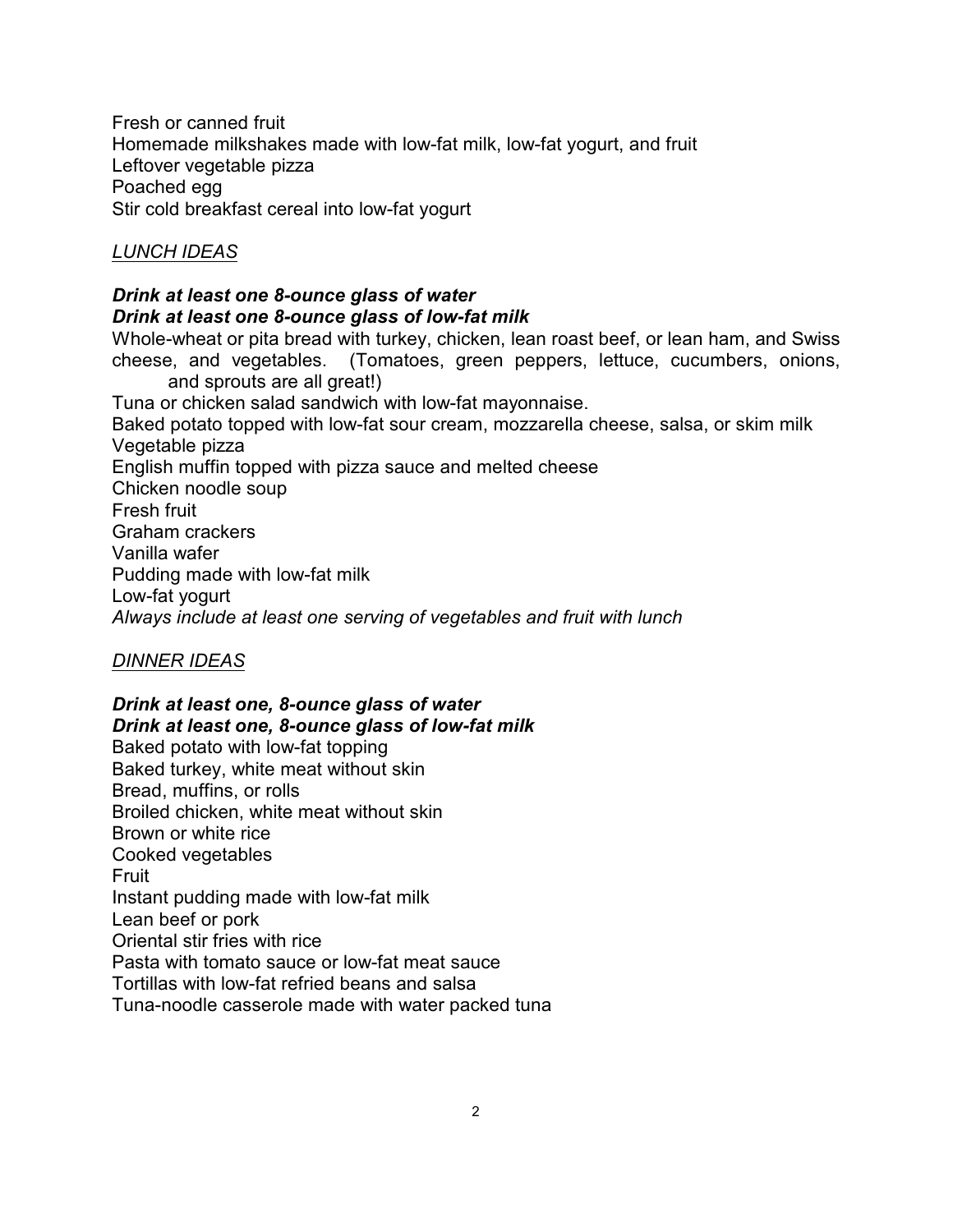#### *SNACK IDEAS*

#### *Drink at least 1 8-ounce glass of water with your snack.*

Air popped popcorn and the contract of the Low-fat yogurt Animal crackers **Low-fat pudding cups** Bagels **Bagels Bagels Bagels Bagels Bagels Example 2 Low-fat fruit bars** Baked snack crackers and cheese Oatmeal cookies Blueberry muffins **Peanut butter and jelly sandwich** Chicken or turkey sandwich with low-fat mayonnaise Pretzels Fresh fruit **Pudding pops** Fruit Newtons **String cheese** Fruit bread Vanilla wafers Fruit bars Vegetables and dip Ice milk or frozen yogurt

#### *HELPFUL FOOD & CALORIE SUGGESTIONS*

**Meats:** The following meats are low in fat and have approximately **120-150 calories, per 3 ounce serving**.

Fish Lean roast beef Lean ham Lean ground beef - (Rinse ground beef to reduce the fat content) Skinless, white chicken Skinless, white turkey Water-packed tuna *When cooking meat, it should be broiled, baked, or grilled to keep the fat content to a minimum. Choosing leaner cuts of meat will help in keeping the fat content low.* 

**Breads:** The following breads have approximately **50-100 calories per serving**.

1 biscuit **1** biscuit **1** biscuit 1 slice bread 1-6" corn tortilla  $\frac{1}{2}$  English muffin<br>  $\frac{1}{2}$  hamburger or hot dog bun<br>  $\frac{1}{2}$  hamburger or hot dog bun  $\frac{1}{2}$  hamburger or hot dog bun 1 dinner roll

**Adding butter, mayonnaise, or margarine greatly increases the calorie content.** Honey, jam, or low-fat peanut butter are a better choice.

*Calorie content of various spreads:*

Butter (hard) - 34 calories per teaspoon Margarine - 34 calories per teaspoon Butter (whipped) - 27 calories per teaspoon Mayonnaise - 33 calories per teaspoon Catsup - 10 calories per teaspoon Mustard - 4 calories per teaspoon Honey - 21 calories per teaspoon Peanut butter - 31 calories per teaspoon Jelly/jam - 17 calories per teaspoon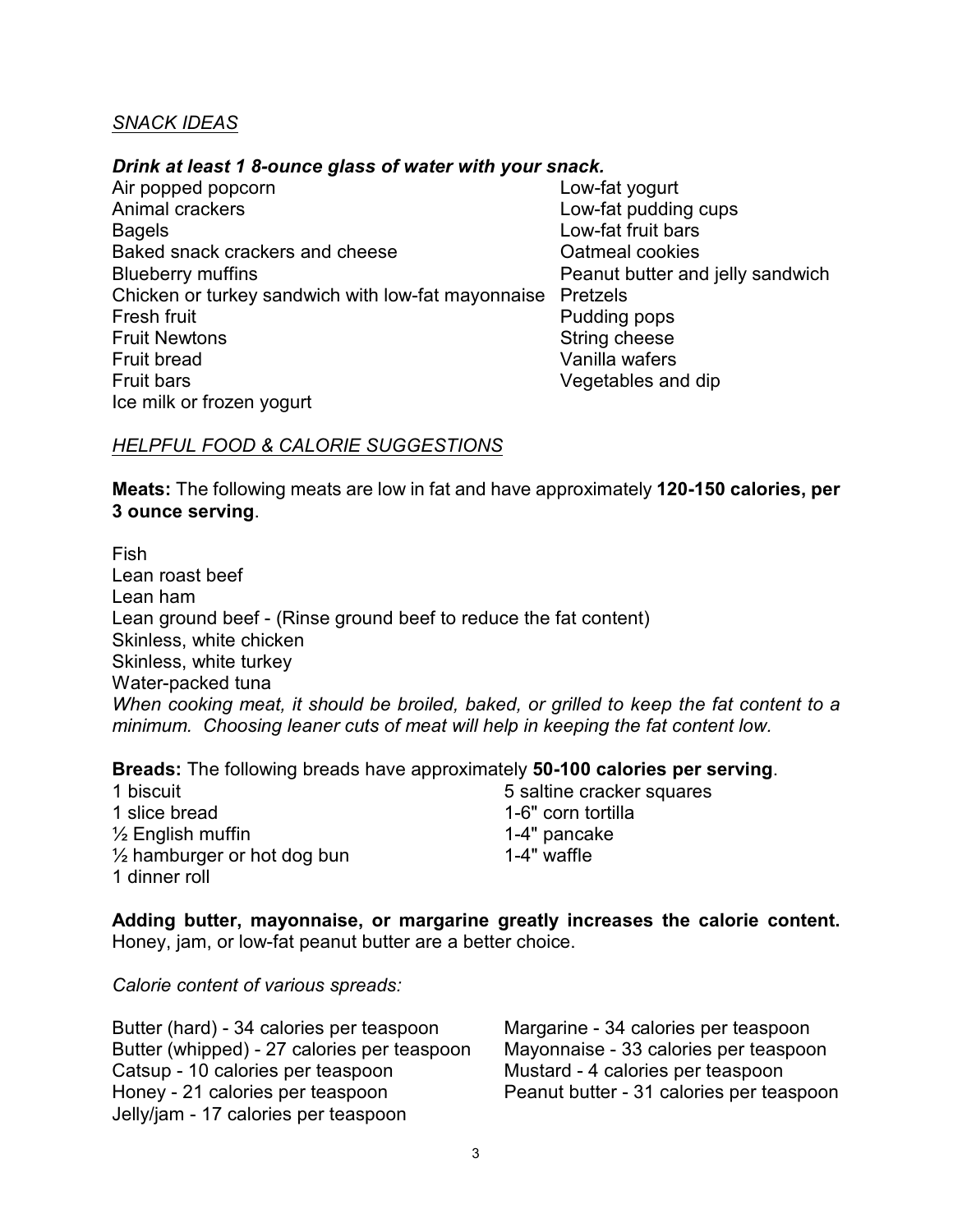**Fruits and vegetables** vary greatly in calories, but they are all **low in calories compared to most other foods**. They are also fat free, with the exception of avocados, unless they are topped with margarine, butter, or high calorie dressings. They are very high in nutrients.

*HEALTHY CHOICES WHEN EATING OUT:*

Baked potato with low-fat toppings Bean or chicken burrito Cheese or vegetable pizza Chicken sandwich, with low-fat mayonnaise, barbecue sauce, or honey mustard Chili Roast beef sandwich Side salad with low-fat dressing Skim Milk (Refer to the fast food handout for additional ideas.)

#### *BEST FOOD CHOICES FROM CONVENIENCE STORES:*

| Animal crackers                     | Low-fat chocolate milk |
|-------------------------------------|------------------------|
| Fruit                               | Low-fat bean burrito   |
| Fruit bars (ie. Fig bars)           | Nutri Grain bars       |
| Granola bar (not chocolate covered) | <b>Pretzels</b>        |
| Juice boxes                         | String cheese          |
| Low-fat yogurt                      | V-8 juice              |

*Sources:* Berning, Jackie & Coleman, Ellen, Professional Presentations, various dates; Diet, Exercise, & Fitness, Coleman, Ellen, MA, MPH, RD, 1990; Food Power, National Dairy Council, 1991; Health and Safety Considerations for Interscholastic Wrestling, Ohio High School Athletic Association & Ohio Wrestling Coaches Association, 1994; Nutrition Education Instructional Materials, Michigan Weight Monitoring Program, 1996; Nutrition and Sport Success, United States Olympic Committee & Swanson Center for Nutrition, Inc., 1990; Pinning Down Your Optimal Weight: A wrestler's Guide to Good Nutrition, Ricci, Marilyn, MS, RD, 1991; The Wrestler's Diet: A Guide to Healthy Weight Control, Landry, Roger, Oppliger, Robert, Shelter, Ann, & Landry, Greg, 1991.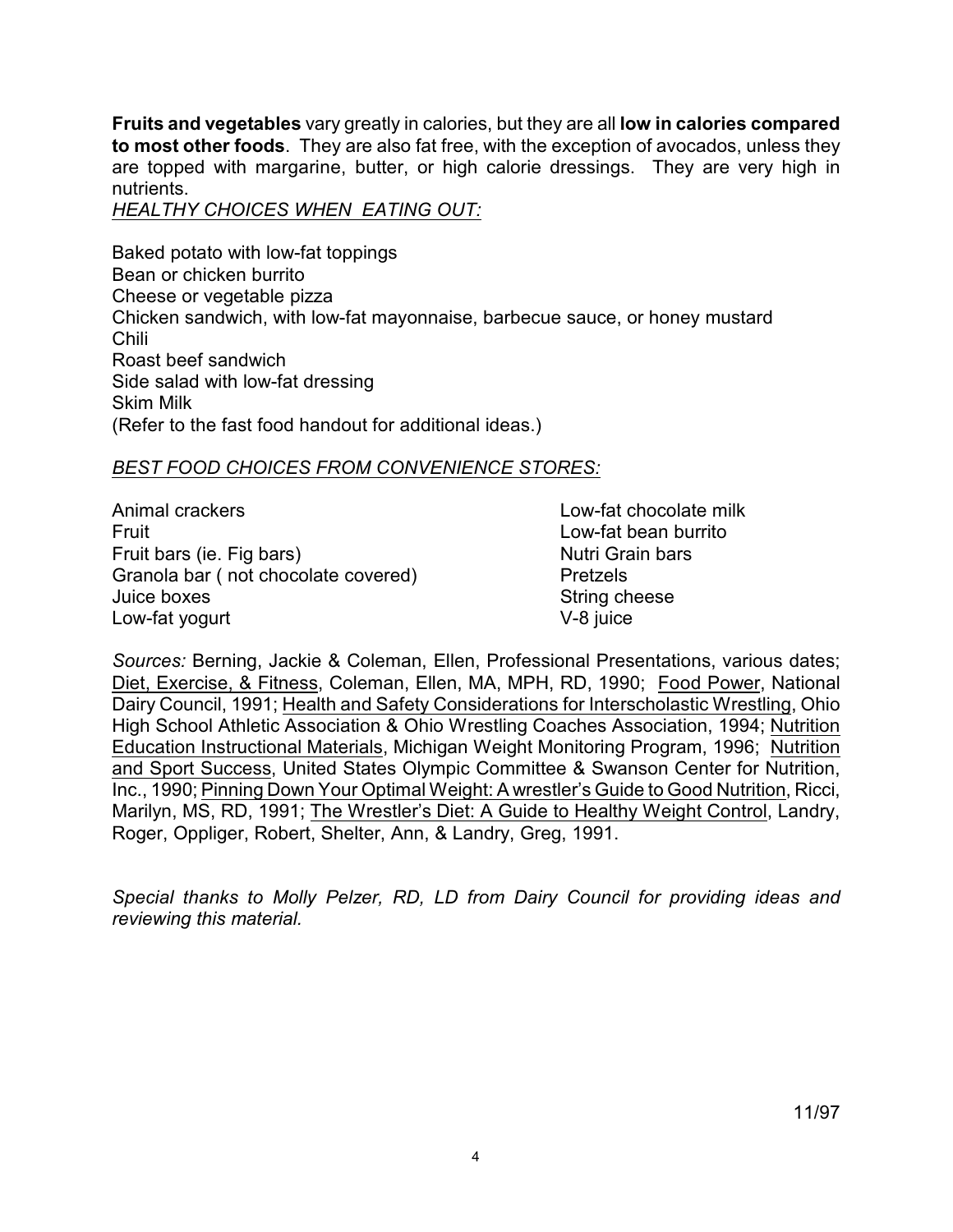|                         | <b>LOW-FAT MENU IDEAS FOR WRESTLERS</b> (Serving sizes indicate one serving from that food group) |                                                                      |                                                                |                                |                              |
|-------------------------|---------------------------------------------------------------------------------------------------|----------------------------------------------------------------------|----------------------------------------------------------------|--------------------------------|------------------------------|
|                         | Milk                                                                                              | <b>Meat</b>                                                          | Vegetable                                                      | <b>Fruit</b>                   | Grain                        |
| <b>Breakfast</b>        | Choose 1                                                                                          | Choose 0-1                                                           | Choose 0-1                                                     | Choose 1                       | Choose 2-4                   |
|                         | 8 oz. low-fat milk                                                                                | 4 oz. peanut butter                                                  | 6 oz. tomato juice                                             | 6 oz. fruit juice              | 1 bowl cold cereal           |
|                         | 1 slice Swiss/Amer. cheese                                                                        | Poached egg                                                          | 6 oz. V-8 juice                                                | 1 cup raw fruit                | 1/ <sub>2</sub> Bagel        |
|                         | 8 oz. Low-fat choc. milk                                                                          |                                                                      |                                                                | 1 piece fruit                  | $\frac{1}{2}$ English muffin |
|                         | Leftover cheese pizza                                                                             |                                                                      |                                                                | $\frac{1}{2}$ cup canned fruit | 4" Pancake                   |
|                         | 8 oz. low-fat milkshake                                                                           |                                                                      |                                                                |                                | 4" Waffle                    |
|                         | 8 oz. low-fat yogurt                                                                              |                                                                      |                                                                |                                | 1 slice whole wheat toast    |
|                         | 8 oz, blended milk/fruit beverage (equals 1 milk + 1 fruit)                                       |                                                                      |                                                                |                                | 1 slice cheese pizza         |
|                         | 1 oz. Swiss, cheddar, Monterey Jack, Colby cheese                                                 |                                                                      |                                                                |                                | $\frac{1}{2}$ cup hot cereal |
| Lunch                   | Choose 1                                                                                          | Choose 1                                                             | Choose 1-2                                                     | Choose 1                       | Choose 2-4                   |
|                         | 8 oz. low-fat yogurt                                                                              | 3 oz. water packed tuna                                              | $\frac{1}{2}$ cup canned veg.                                  | 6 oz. fruit juice              | 1 slice bread                |
|                         | 8 oz. low-fat milk                                                                                | 3 oz. roast pork                                                     | 1 cup raw veggies                                              | 1 piece fruit                  | pita bread                   |
|                         | 1 slice Swiss/Amer. cheese 3 oz. Lean roast beef                                                  |                                                                      | 1 med. baked potato 1 cup raw fruit                            |                                | $\frac{1}{2}$ hot dog or     |
|                         | 8 oz. low-fat choc. milk                                                                          | 3 oz. lean ham                                                       | $\frac{1}{2}$ cup mashed potato $\frac{1}{2}$ cup canned fruit |                                | hamburger bun                |
|                         | $\frac{1}{2}$ cup ice milk                                                                        | 3 oz. chicken or turkey                                              | 6 baby carrots                                                 |                                | 1 dinner roll                |
|                         | 1 oz. Swiss, cheddar,                                                                             | (skinless)                                                           | Spaghetti sauce                                                |                                | 5 saltine crackers           |
|                         | Monterey Jack, Colby                                                                              | 3 oz. broiled/baked fish                                             |                                                                |                                | 1 - 6" flour tortilla        |
|                         | cheese                                                                                            |                                                                      |                                                                |                                | $\frac{1}{2}$ cup pasta      |
| <b>Snack</b>            | Choose 1                                                                                          | Choose 1                                                             | Choose 1                                                       | Choose 0-1                     | Choose 2-4                   |
|                         | Yogurt                                                                                            | 4 oz. peanut butter                                                  | 6 oz. tomato juice                                             | 6 oz. fruit juice              | $\frac{1}{2}$ English muffin |
|                         | 8 oz. low-fat milk                                                                                | 3 oz. lean ham                                                       | 6 oz. V-8 juice                                                | 1 piece fruit                  | $\frac{1}{2}$ bagel          |
|                         | 1 slice Swiss/Amer. Cheese 3 oz. chicken or turkey                                                |                                                                      | 6 baby carrots                                                 | 1 cup raw fruit                | 1 slice whole wheat toast    |
|                         | 8 oz. low-fat choc. milk                                                                          | (skinless)                                                           | 1 baked potato                                                 | $\frac{1}{2}$ cup canned fruit | 5 saltine crackers           |
|                         | $\frac{1}{2}$ cup ice milk                                                                        | 3 oz. water packed tuna                                              |                                                                |                                | 1 - 6" tortilla              |
|                         | 1 oz. Swiss, cheddar,                                                                             |                                                                      |                                                                |                                | 1 bowl cold cereal           |
|                         | Monterey Jack, Colby cheese                                                                       |                                                                      |                                                                |                                |                              |
| <b>Supper</b>           | Choose 1                                                                                          | Choose 1                                                             | Choose 1-2                                                     | Choose 0-1                     | Choose 2-4                   |
|                         | 8 oz. low-fat yogurt                                                                              | 3 oz. water packed                                                   | $\frac{1}{2}$ cup canned veg.                                  | 6 oz. fruit juice              | 1 slice bread/pita bread     |
|                         | 8 oz. low-fat milk                                                                                | tuna                                                                 | 1 cup raw veggies                                              | 1 piece fruit                  | 1 - 6" flour tortilla        |
|                         |                                                                                                   | 1 slice Swiss/Amer. cheese 3 oz. Lean roast beef 1 med. baked potato |                                                                | 1 cup raw fruit                | 1/2 hot dog/hamburger bun    |
|                         | 8 oz. low-fat choc. milk                                                                          | 3 oz. lean ham                                                       | $\frac{1}{2}$ cup mashed potato $\frac{1}{2}$ cup canned fruit |                                | 5 saltine crackers           |
|                         | $\frac{1}{2}$ cup ice milk                                                                        | 3 oz. chicken or turkey                                              | 6 baby carrots                                                 |                                | 1 dinner roll                |
|                         | 1 oz. Swiss, cheddar,                                                                             | (skinless)                                                           | Spaghetti sauce                                                |                                | 3 slices veggie pizza        |
|                         | Monterey Jack, Colby                                                                              | 3 oz. broiled/baked fish                                             |                                                                |                                | (equals 1 milk, 1 veggie,    |
|                         | cheese                                                                                            | 3 oz. roast pork                                                     |                                                                |                                | 3 grains)                    |
|                         |                                                                                                   |                                                                      |                                                                |                                | $\frac{1}{2}$ cup pasta      |
| <b>TOTAL SERVINGS 4</b> |                                                                                                   | $3+$                                                                 | $3 - 6$                                                        | $2 - 4$                        | $8 - 16$                     |

**NOTE:** *To maintain hydration drink at least one, 8-ounce glass of water with each meal and snack.*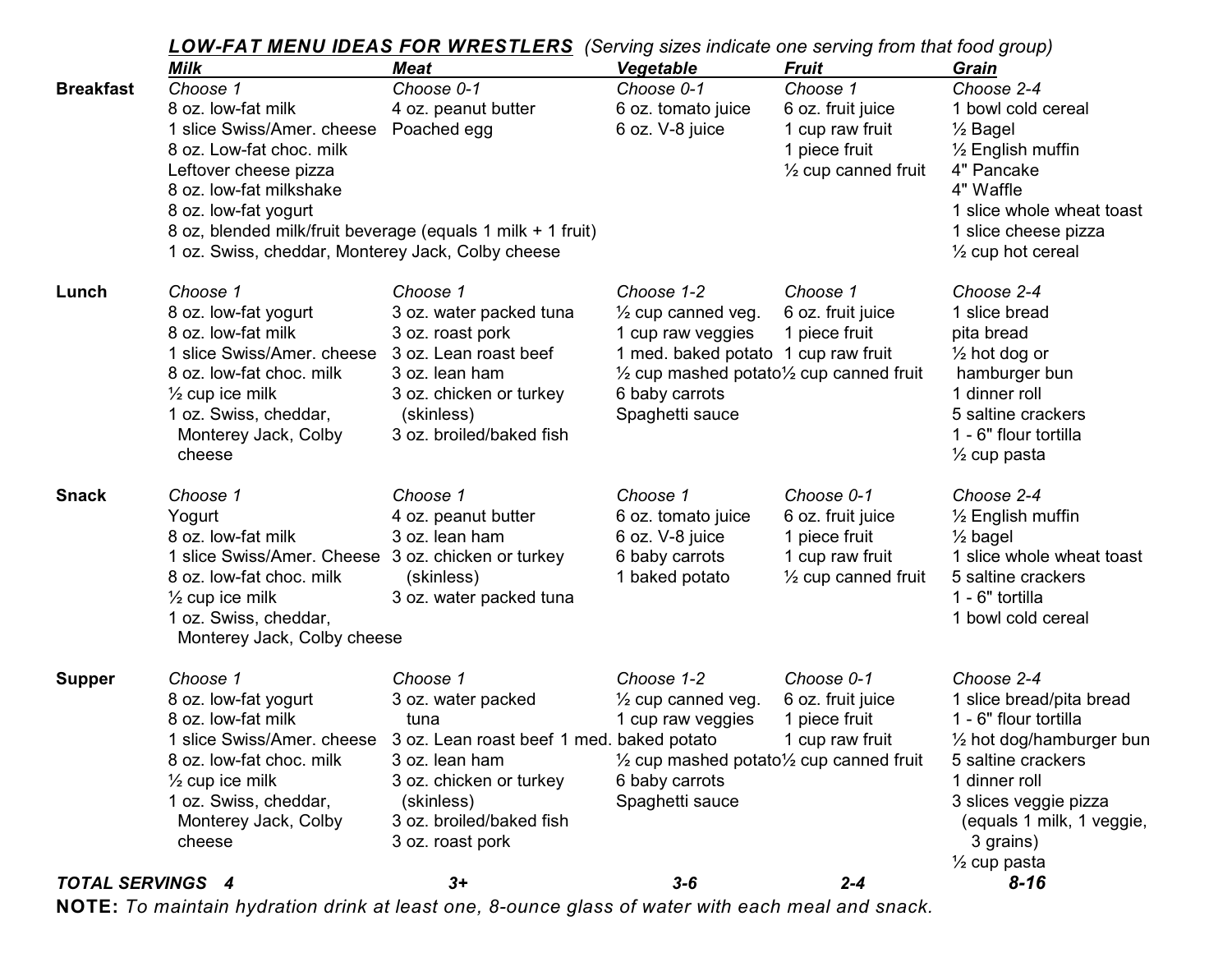## *PRE-COMPETITION MEALS*

Wrestlers may not often think about pre-competition meals because of early morning weigh-ins. After they have "made weight," they often eat anything that is available and worry about the consequences later! By following these guidelines and those in *"EATING HEALTHY EVERY DAY"* wrestlers will find it easier to fuel their performance and control their weight.

#### *Here are some basic guidelines for eating before competition.*

**Avoid foods high in salt** as they cause water to leave the muscles where it is needed it to aid performance.

**Drink at least two, 8-ounce glasses of water** with your meal.

**Eat 3 - 4 hours before competing**.

Eat familiar foods that will not cause indigestion.

Eat foods that are high in carbohydrate and low in fat and protein.

## **Keep the pre-competition meal small.**

#### *Food ideas for after weigh-in:*

#### *Drink at least one 8-ounce glass of water*

Bagels, English muffins, or toast topped with peanut butter and jelly or fruit Cold or hot cereal with low-fat milk Fresh fruit Fruit juice Low-fat yogurt Pancakes topped with fruit Waffles topped with fruit & low-fat whipped topping

#### *Ideas for pre-competition meals:*

## *Drink at least one 8-ounce glass of water*

Baked potato topped with salsa or other low-fat topping Bread, muffins, rolls topped with honey, jam or other low-fat topping Broiled fish Cooked vegetables Fresh or canned fruit Fruit juice, unsweetened Lettuce salad with low-fat dressing Low-fat milk Pasta without meat sauce Rice, white or brown Skinless, white chicken or turkey *Any breakfast ideas are also excellent choices for pre-game.*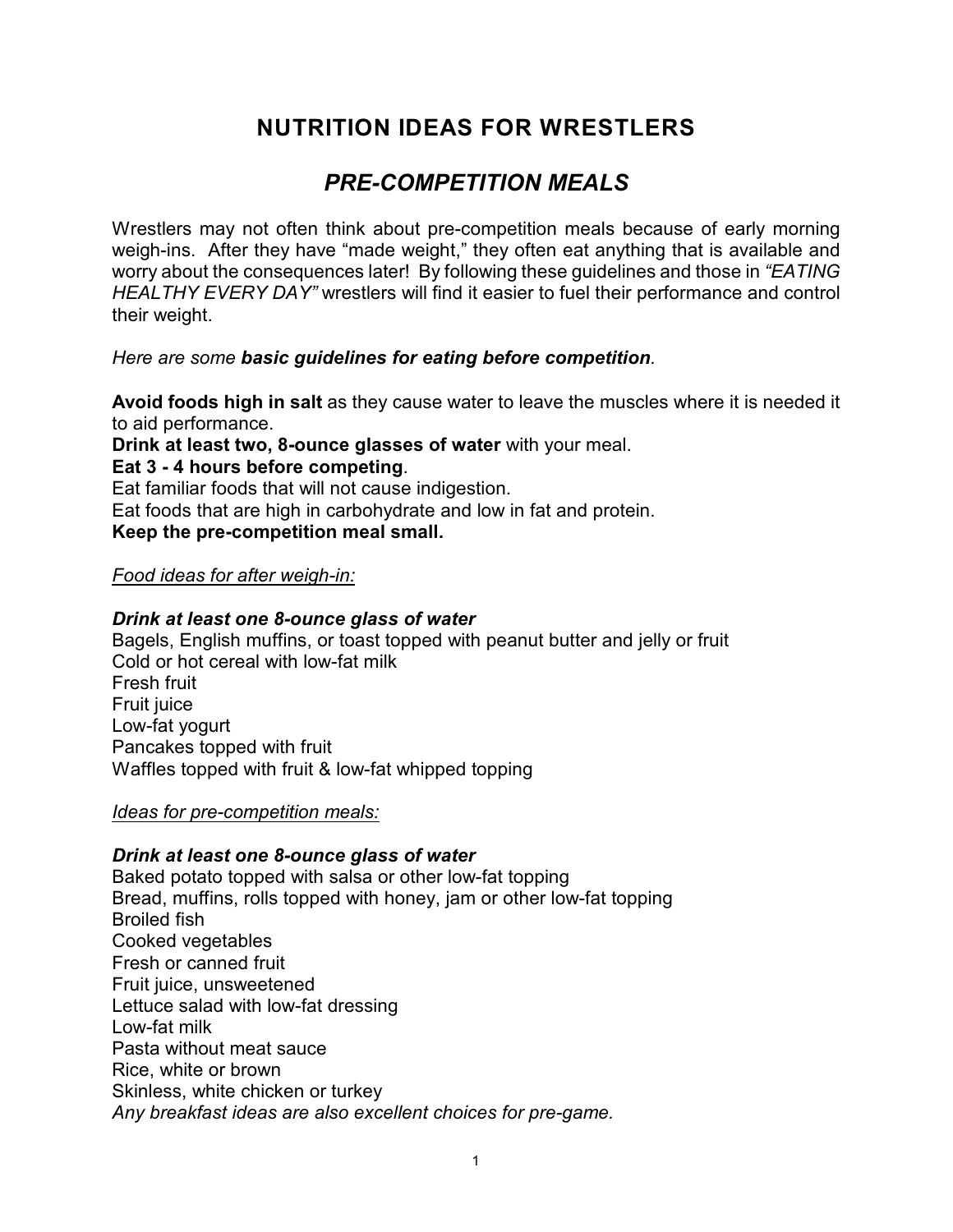## *POST-COMPETITION MEALS*

It normally takes your body 24 - 72 hours (1-3 days) to convert complex carbohydrates into useable forms of energy. *Eating a high carbohydrate meal 15-30 minutes after exercise, and definitely within 1 hour after exercise, can reduce the amount of time needed to convert carbohydrates into useable glycogen to as little as 12 hours (½ day).*

*Foods and drinks to consider as post-competition, or post-practice, snacks are:*

Bananas Fresh fruit Fruit juices **Oranges** Peanut butter and jelly sandwiches Sports drinks Carnation Instant Breakfast

If an athlete chooses to drink only fluids immediately after exercise, a high carbohydrate sports drink, may be the best choice. These drinks are not high protein "weight gainers," but high carbohydrate supplements. A high carbohydrate meal should be consumed within two hours of competition.

**Following competition, avoid foods high in fat and sodium** as both will cause weight gain over the next few days due to water retention.

*Sources:* Berning, Jackie & Coleman, Ellen, Professional Presentations, various dates; The PreCompetition Meal, U.S. Olympic Committee Sports Medicine Division, 1993; "Meals and the Timing of Competition," Stamford, Bryant, The Physician and Sports Medicine, date unknown; Nutrition Education Instructional Materials, Michigan Weight Monitoring Program, 1996.

*Special thanks to Molly Pelzer, RD, LD from Dairy Council for providing ideas and reviewing this material.*

11/97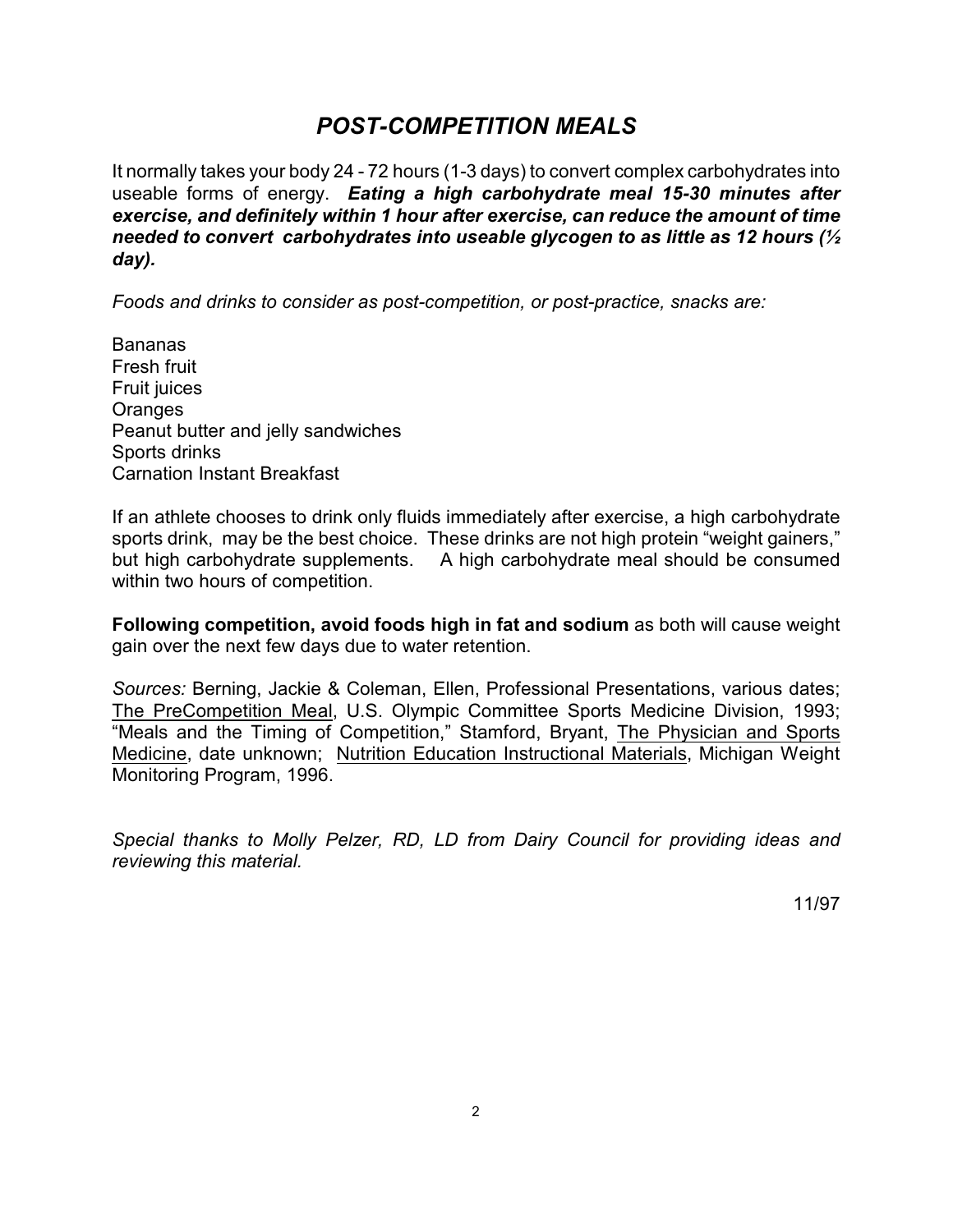## *THE "BEST" BEVERAGES*

**Every day our body loses about 10, 8-ounce cups of water** through normal body functions. These ten cups do not include what we lose through sweat during exercise! To maintain optimal performance, it is essential to replace the water that is lost.

The advantages and disadvantages of replacing fluids by drinking various beverages are listed below. The beverages are also ranked in order of preference, with **water being the beverage of choice**. With the exception of water, beverages consumed should contain nutrients (vitamins and minerals) the body needs for performance.

Beverages consumed within an hour prior to exercise, or during exercise, should not contain more than a small amount of sugar and should always be caffeine-free.

## *WATER*

The most essential nutrient for athletes. Is necessary to release energy from other nutrients. Should always be readily available. Sugar and fat free.

#### *SPORTS DRINKS* - *should contain no more than 70 calories per 8-ounce serving*

Designed for events lasting more than one hour in duration.

Electrolytes from sports drinks may be needed during times of excessive fluid loss or during two-a-day practices.

May cause more fluid to stay in the muscles during exercise.

Most contain the optimal amount of sugar for use during exercise, no dilution necessary. Taste may cause people to drink more than they would with plain water.

## *UNSWEETENED FRUIT JUICE*

Apple, orange, and cranberry juices are highest in sugar and should be avoided within one hour of exercise.

Provides many nutrients.

Sugar content should be diluted if used within one hour prior to exercise, or during exercise.

## *MILK*

Good source of carbohydrates, calcium, and other nutrients. Great beverage for pre-competition meal, 3 - 4 hours prior to competition. Milk does not cause cotton mouth.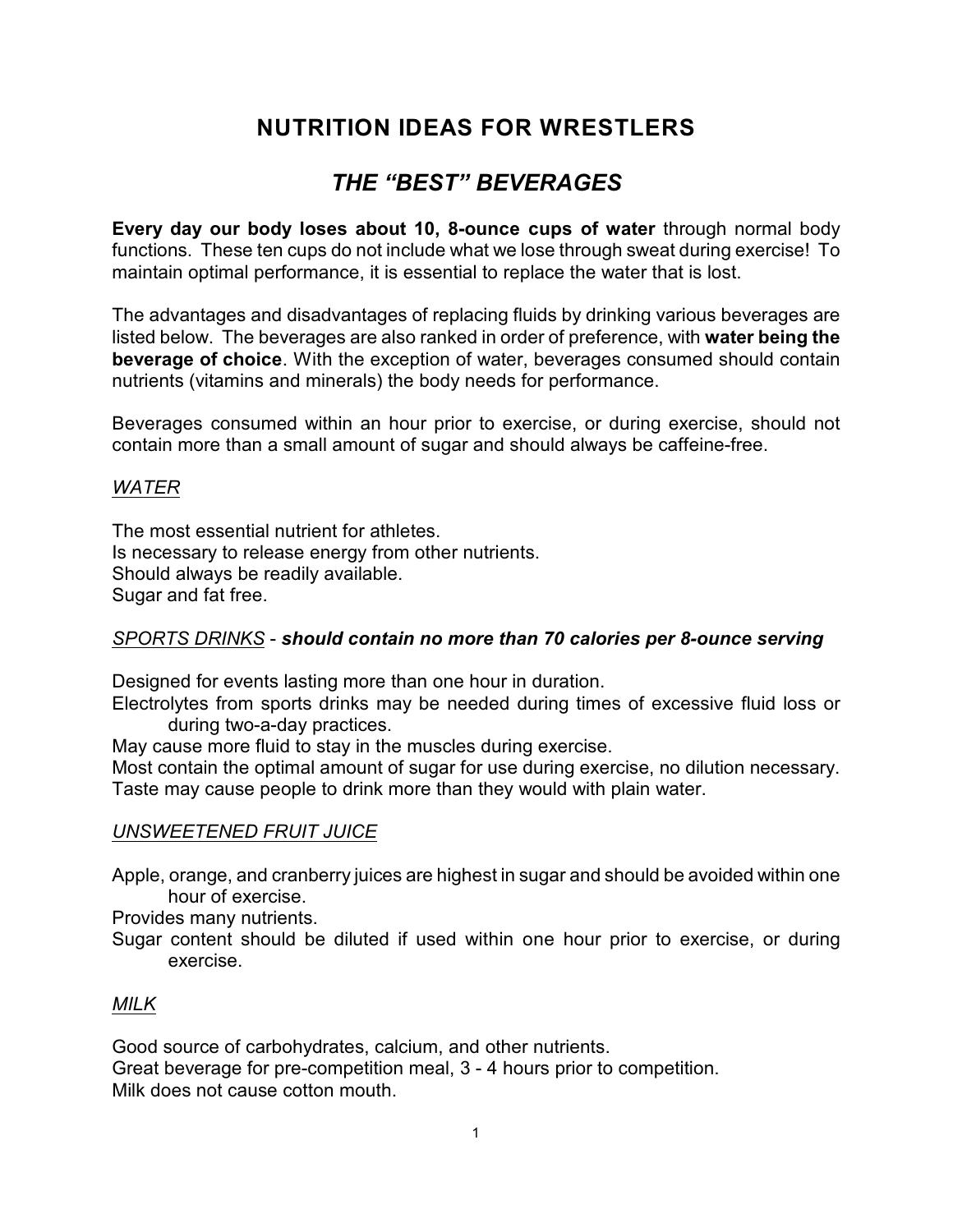## *POP*

#### **Carbonation may cause stomach upset** in some athletes.

Contains no nutrients.

Even diet, caffeine-free pop has many added substances that need to be digested which may slow the rate of fluid absorption by the body.

May contain caffeine which increases urine loss & risk of dehydration. Regular pop contains high amounts of sugar.

## **NOTE: An athlete should drink** *at least* **10, eight ounce cups of these beverages each day!**

*Sources:* Berning, Jackie, Sports Nutritionist. Castle Rock, Colorado; Clark, Nancy, M.S., R.D. The Athlete's Kitchen, New York: Bantam Books, Inc., 1986; Coleman, Ellen, R.D., M.A., M.P.H. Program Director: Riverside Cardiac Fitness Center, Riverside, California; Coleman, Ellen. "Sports Drink Update," Sports Science Exchange, Volume 1, Number 5, 1988; Food Power, National Dairy Council, Inc., 1991; Journal of The American Dietetic Association, Volume 86, Number 8, August, 1986; Nutrition Education Instructional Materials, Michigan Weight Monitoring Program, 1996; Shockey, Gayle, L., M.P.H., R.D. "Hydration and Health: Meeting Athletes' Fluids Needs," Sportscare and Fitness, July/August, 1988; "Sports Drinks: Adjusting for the Flavor Factor," The First Aider, Summer, 1991; Tribble, Evelyn. "An Update on Sports Drinks," American Coach, July/August, 1988.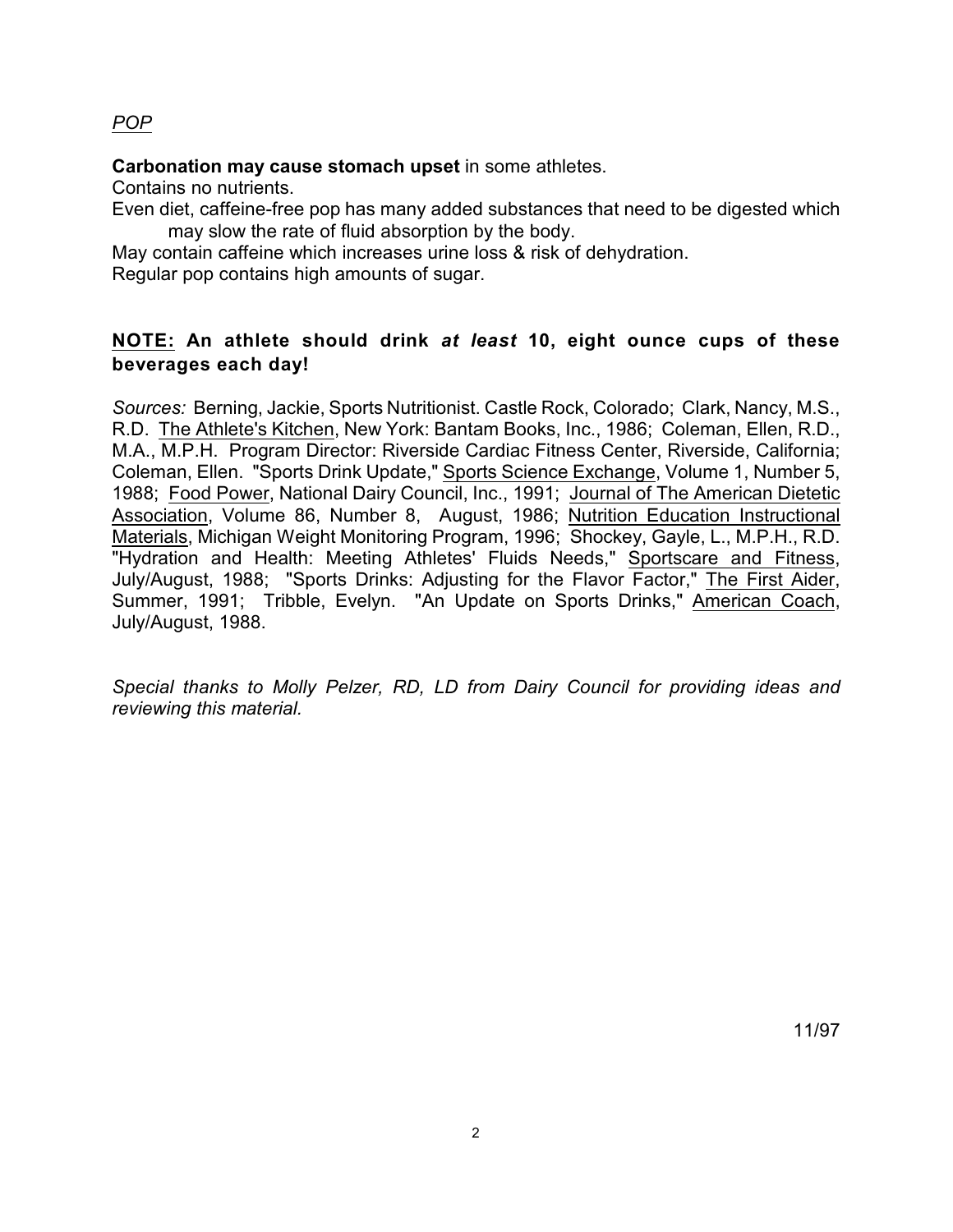## *ALL-DAY TOURNAMENT NUTRITION*

**During all-day tournaments it is important to stay energized throughout the entire day without feeling "weighted down." That necessitates athletes "grazing" throughout the day** by eating, and drinking, small amounts frequently. **It is extremely important for athletes to drink an adequate amount of fluids during a tournament.** Energy and fluid needs can be met by drinking juices and sports drinks. Energy needs can also be met by eating easily digested foods that are also high in complex carbohydrates.

| Time period between events: | Best foods to eat:                                                                                                                                                                                                                                                     |
|-----------------------------|------------------------------------------------------------------------------------------------------------------------------------------------------------------------------------------------------------------------------------------------------------------------|
| 1 hour, or less             | Water or sports drinks containing<br>no more than 70 calories per 8<br>ounce serving.                                                                                                                                                                                  |
| 1 - 2 hours                 | Water, sports drinks, unsweetened<br>fruit juices, vegetable juice, fruit such<br>as apples, oranges, watermelon, or<br>grapes.                                                                                                                                        |
| 2 - 3 hours                 | Water, sports drinks, unsweetened<br>fruit juices, vegetable juice, fruit such<br>as apples, oranges, watermelon, or<br>grapes, bagel, whole-wheat<br>bread with jam, muffin.                                                                                          |
| 3 - 4 hours                 | Water, sports drinks, unsweetened<br>fruit juices, vegetable juice, fruit such<br>as apples, oranges, watermelon, or<br>grapes, bagel, whole-wheat<br>bread with jam, muffin, bread with<br>peanut butter or cheese, bowl of<br>cereal with skim milk, low fat yogurt. |
| 4 hours, or more            | Any of the above, or lean meat<br>sandwich, or pre-competition meal.                                                                                                                                                                                                   |

ALL-DAY TOURNAMENT FOODS SHOULD BE HIGH IN CARBOHYDRATES AND LOW IN FAT AND PROTEIN.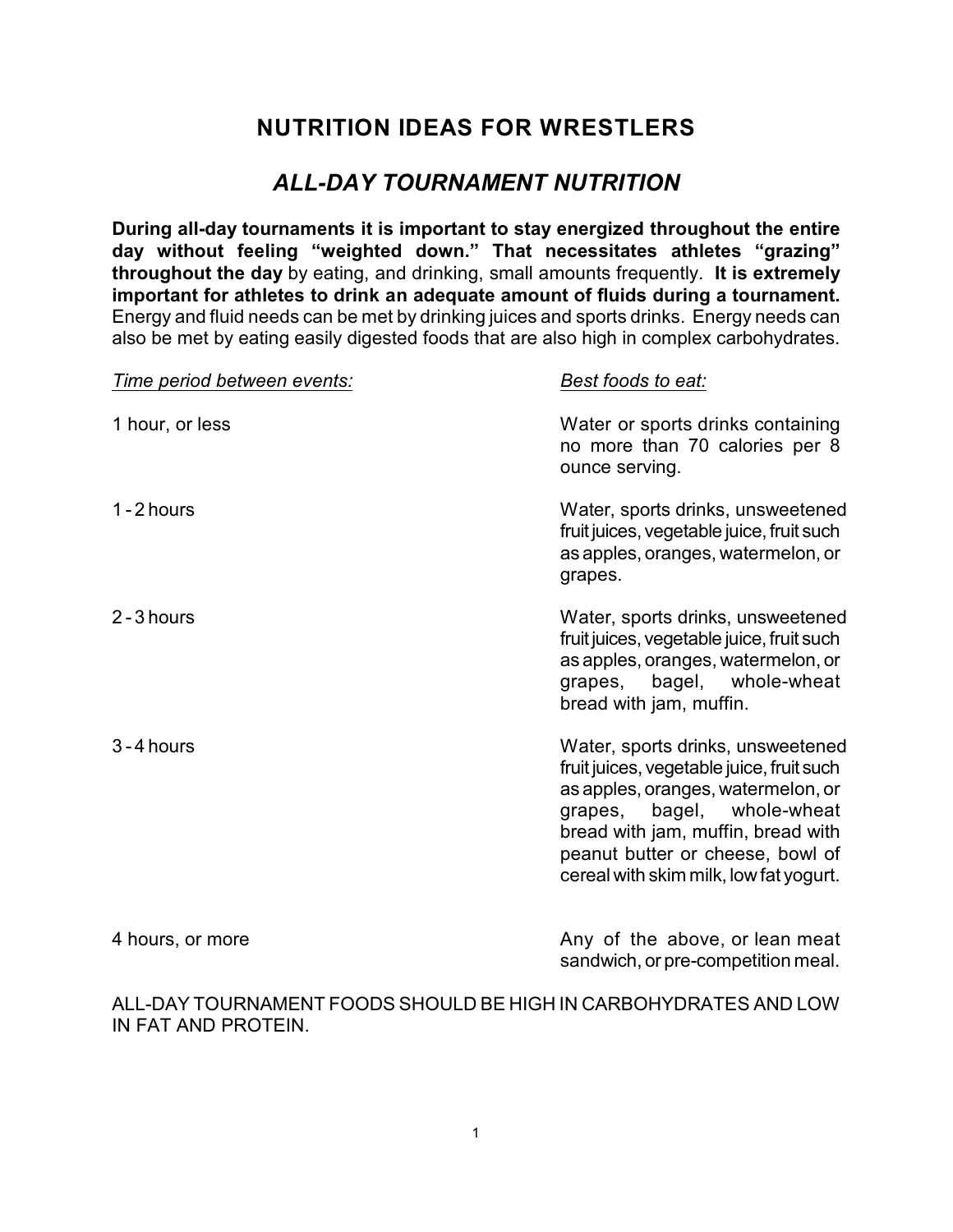*Examples of foods to eat at a tournament include:*

Animal crackers Bagels with jam Bagels Breads Fresh fruit Fruit bread Fruit bars (ie. Fig Newtons) Graham crackers Juices Low-fat fruit bars Low-fat yogurt. Low-fat pudding cups Muffins Oatmeal cookies Peanut butter and jelly sandwiches Pretzels Popcorn, air-popped Sports drinks String cheese Turkey sandwiches with low-fat mayonnaise

Berning, Jackie & Coleman, Ellen, Professional Presentations, various dates; Nutrition Education Instructional Materials, Michigan Weight Monitoring Program, 1996.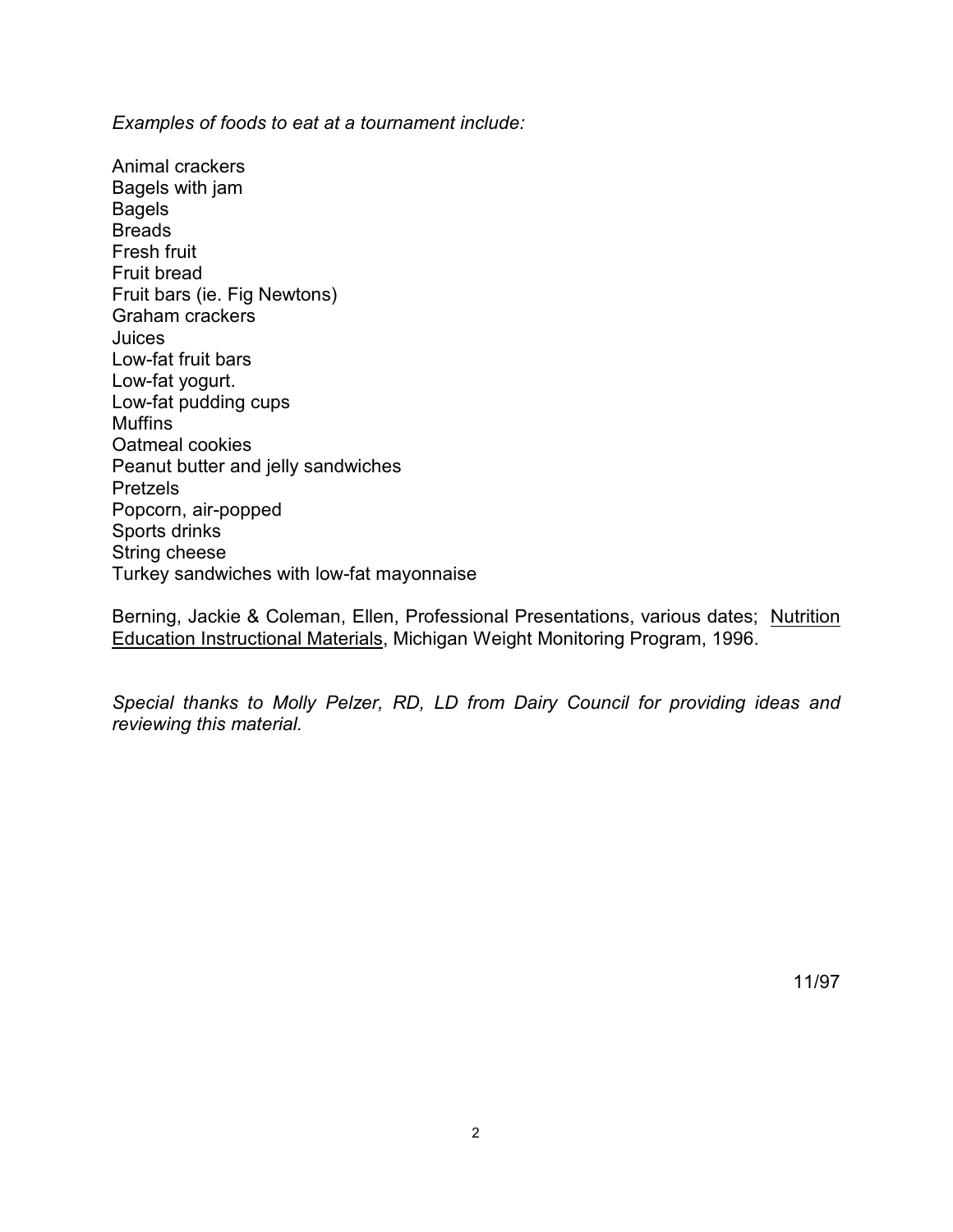# *FAST FOODS*

Eating a healthy, balanced meal at a fast food restaurant can be a challenge for anyone. Wrestlers may think it is impossible for them to eat fast food without gaining weight. In reality, **there are choices at fast food restaurants that can fit into a wrestler's diet plan**. While fast food should not be the mainstay of anyone's diet, by following the ideas given below it is possible for wrestlers to occasionally eat fast food.

## *Here are a few ideas to help ensure a lower fat content in fast foods.*

Avoid mayonnaise and special sauces on sandwiches.

Avoid fried items such as fish, chicken, chicken nuggets, French toast sticks, and french fries.

Choose Swiss cheese as it is lower in fat than American.

Don't add gravies to foods.

Don't order foods with extra cheese or bacon added.

Drink low-fat milk.

If you have no choice but to order fried foods, remove the skin as it contains large amounts of fat.

Order salads with low-fat dressing.

Some food preparation methods can also help keep the calorie content from getting too high. Low fat cooking methods include steaming, roasting, poaching, broiling, baking, and cooked in its own juice.

The following is a comparison of high fat and low fat meal choices.

## *BREAKFAST*

Bagels **Bagels** Bacon English muffin with jam or honey Hash rounds Hot or cold cereal Sausage & egg sandwiches **Muffins** Orange juice Pancakes with syrup, but little butter Low-fat milk Toast with jam

## **Low fat choices High fat choices**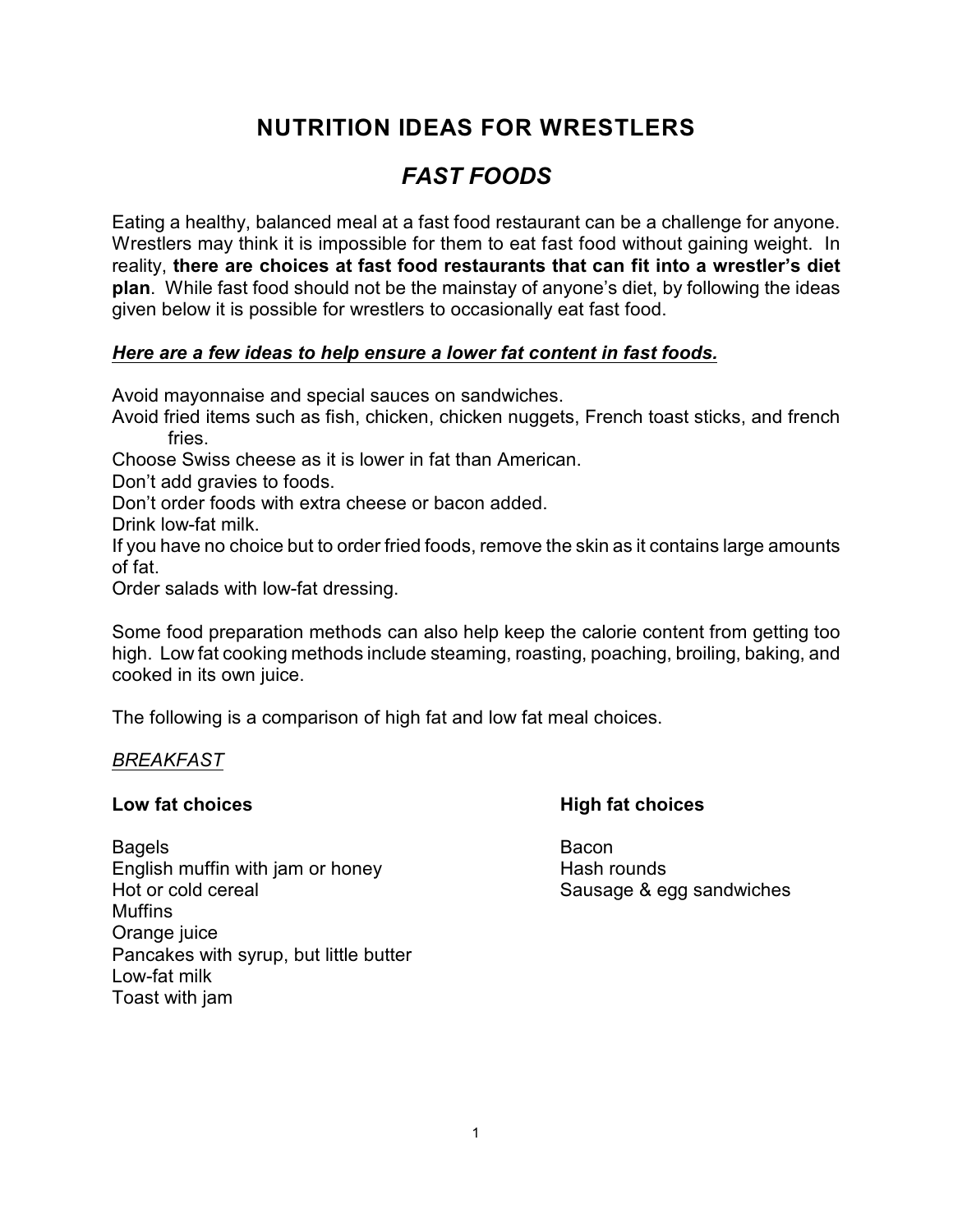#### *LUNCH & DINNER*

Baked entrees Any deluxe sandwiches Broiled meat **Chicken nuggets** Low-fat bean burrito Crispy shell Mexican dishes Chef or side salads with low fat dressing French fries Grilled lean hamburgers w/o special sauce Fried chicken Grilled chicken w/o mayonnaise Hot dogs with cheese/chili Lean meat sandwiches Nachos Supreme Low-fat milk Sandwiches with cheese Low-fat yogurt cones Network Contract Contract Whole milk Pizza with thin or hand tossed crust (Avoid pepperoni, sausage, extra cheese)

#### **Low fat choices High fat choices**

In summary, while everyone should be careful when eating at fast food restaurants to avoid foods high in fat content, wrestlers must be very careful. There are healthy choices to be made at fast food restaurants and being prepared ahead of time will help in making good choices.

*Sources:* Eating on the Run, 2nd edition, Tribolo, E., 1992; Eating on the Road, U.S. Olympic Committee Sports Medicine Division and the International Center for Sports Medicine, 1993; Fast Foods, U.S. Olympic Committee Sports Medicine Division and the International Center for Sports Medicine, 1993; Nutrition Education Instructional Materials, Michigan Weight Monitoring Program, 1996; "Wise Food Choices for Athletes on the Road," Gatorade Sports Science Exchange #1, Berning, Jackie, 1988.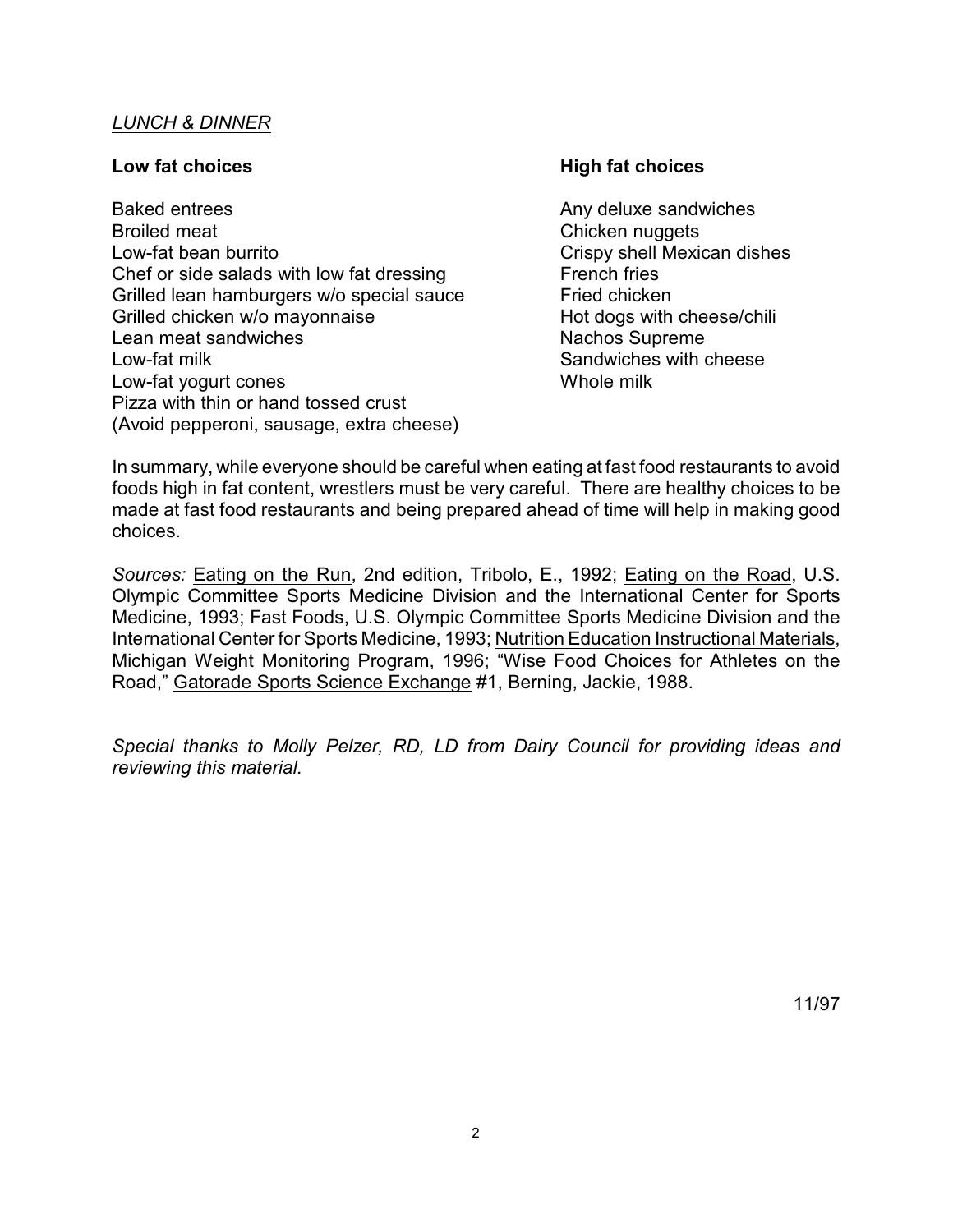# *A LITTLE SODIUM GOES A LONG WAY!*

Sodium is a mineral essential for good health and athletic performance. For optimum muscle functioning during exercise, one's body must have the proper balance of sodium and water. **However, too much sodium can lead to fluid retention because extra sodium requires additional water for dilution. Fluid retention results in weight gain and impaired athletic performance.**

Excessive amounts of sodium in the body can be caused by consuming too much sodium in one's diet or through fluid loss, especially by sweating. If this lost fluid is not replaced, it increases the sodium concentration in one's body. This triggers the thirst response which is why one usually drinks more water during exercise. If the body is deprived of water it becomes dehydrated. **In a dehydrated state the muscles cannot contract properly and are fatigued more easily.**

According to the National Research Council, 1100 to 3300 milligrams of sodium per day is adequate. Most Americans consume 2-6 times that amount! Sodium is most commonly found in table salt. A teaspoon of salt contains approximately 2300 milligrams of sodium.

*Follow these hints to reduce sodium in your diet:*

1. **Avoid the salt shaker!** Salty food is an acquired taste. After 2-3 months without the salt shaker, it won't be missed.

2. **Eat foods whose label's state "unsalted," "no salt added," "without added salt," or "low sodium" often.** Be careful of foods stating they have "reduced sodium" because they may have started with extremely high amounts of sodium.

3. **Eat pickles, ketchup, mustard, and special sauces sparingly** as they often contain high amounts of sodium.

4. **Eat processed foods like ham, bacon, and sausage sparingly.**

5. **Eat sparingly of foods listing salt or sodium as one of the first items on the label.**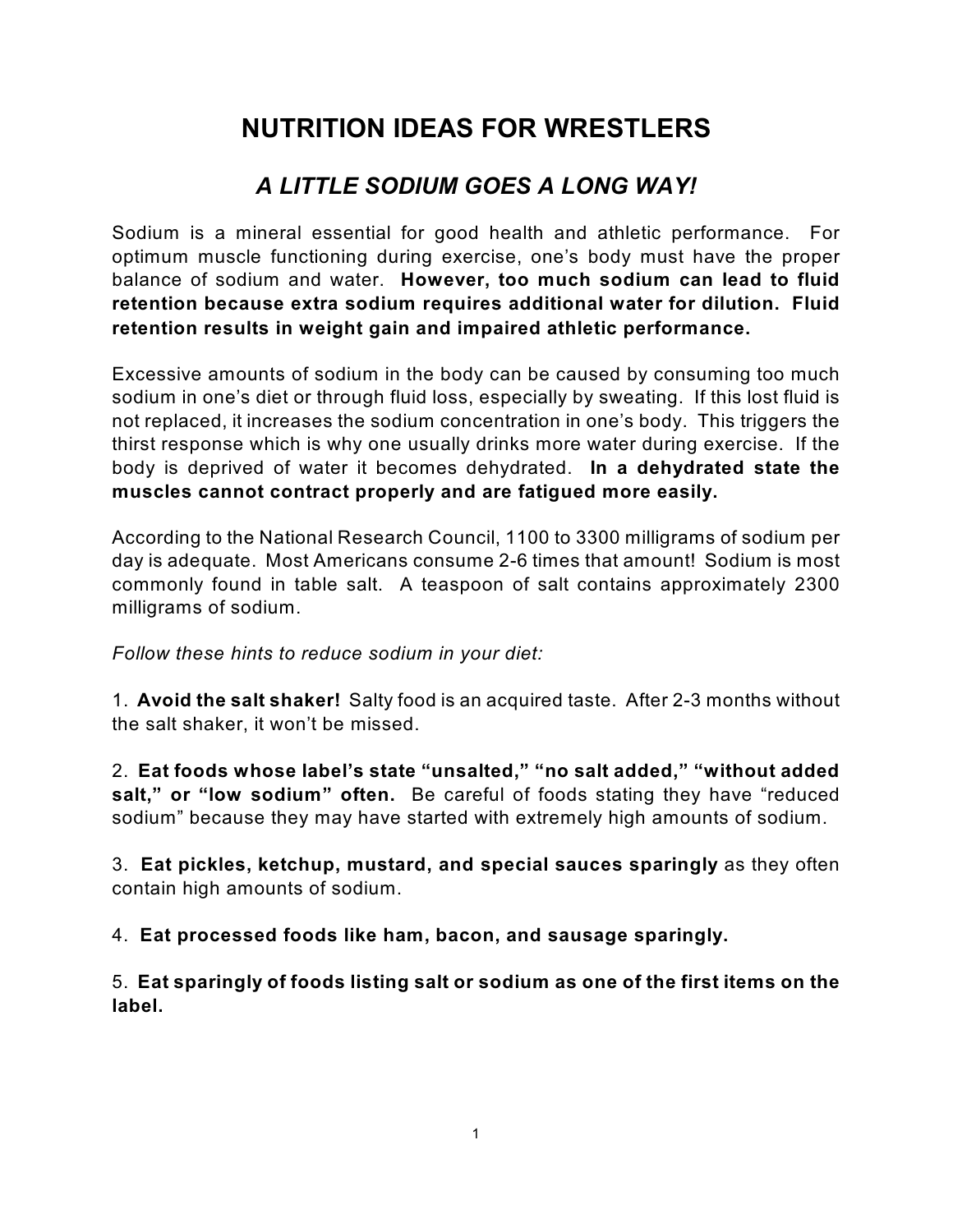| Food                                      | Milligrams of sodium |
|-------------------------------------------|----------------------|
| Dill pickle, whole                        | 928 mg               |
| Tomato juice, 6 ounces                    | 658 mg               |
| Low fat cottage cheese, $\frac{1}{2}$ cup | 459 mg               |
| Italian dressing, 2 Tbsp.                 | $300$ mg             |
| Corn Flakes, 1 cup                        | 281 mg               |
| Potato chips, 1 ounce                     | $216$ mg             |
| Instant pudding, $\frac{1}{2}$ cup        | $161$ mg             |
| White bread, 1 slice                      | $129$ mg             |
| Skim milk, 8 ounces                       | $126$ mg             |
| Cocktail peanuts, 1 ounce                 | $118$ mg             |

*Here is a list of the sodium content in ten common foods:*

Sources: Boise State University Wellness Web Site, <www.boisestate.edu/wellness/bsu\_wellness\_info/sodium.htm>; Johns Hopkins University Nutrition Web Site, <www.med.jhu.edu/nutrition/sodium.htm>

11/99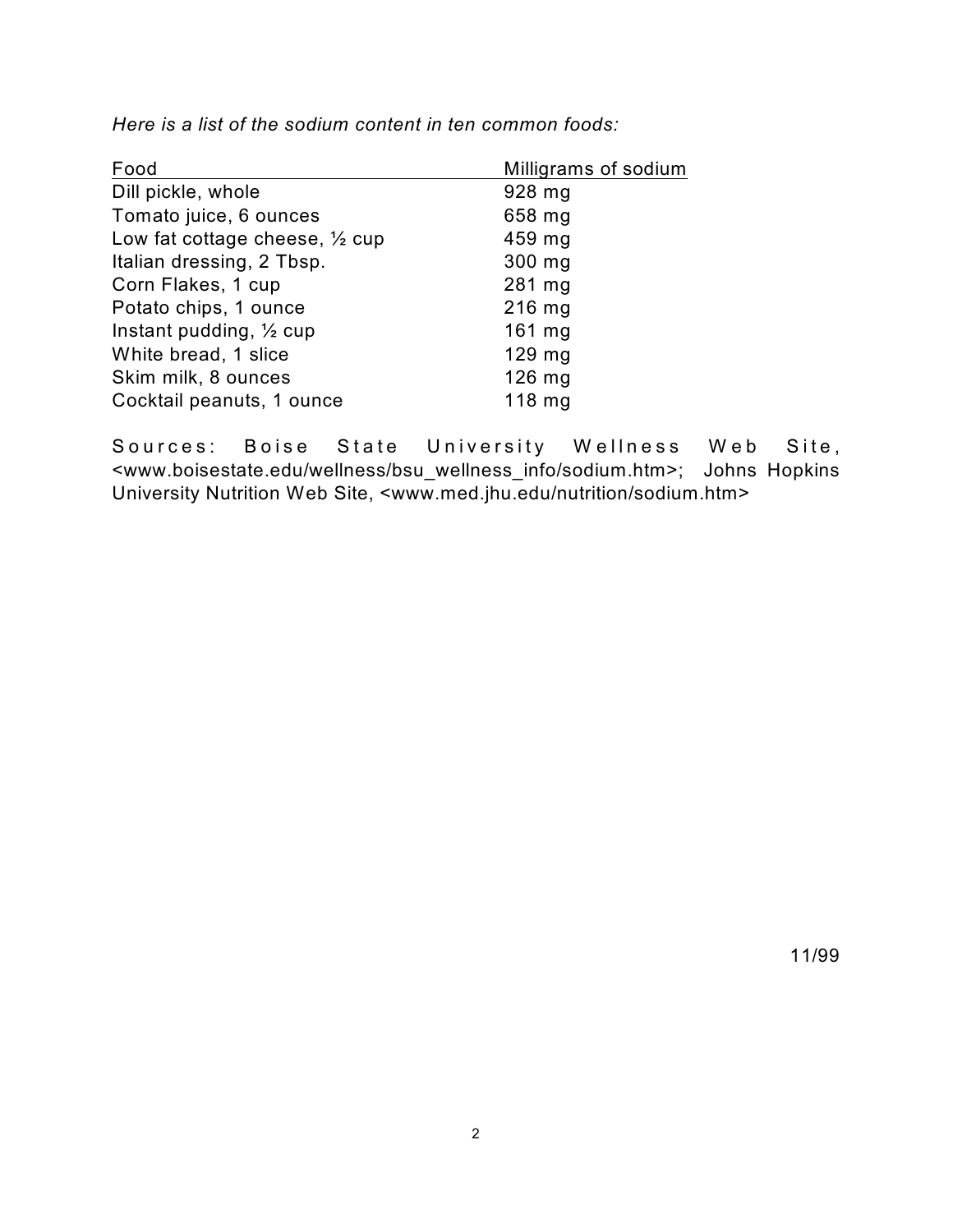## *ENERGY FOR IMPROVED WRESTLING PERFORMANCE*

**There is nothing a wrestler can eat between the time of weigh-in and his first match to compensate for a poor diet and drastic weight loss during the days before a match.** The handout titled, "*Nutrition Ideas for Wrestlers: Eating Healthy Every Day*," contains ideas about what wrestlers should be eating on a daily basis to keep their energy levels high. **The key to having adequate energy to wrestle effectively is to eat a healthy, balanced diet every day.**

Between the time of weigh-in and competition it is extremely important for wrestlers to drink water, a sports drink, fruit juice, or vegetable juice. Recent research has shown drinking fluids as little as 30-60 minutes before exercise will improve performance.

*Here are some ideas of what wrestlers could eat and drink between the time of weigh-in and competition. Those wrestlers who will wrestle within 60 minutes after weighing in should limit their intake to fluids, probably sports drinks and water.*

apple peaches apple juice pears and the pears of the pears of the pears of the pears of the pears of the pears of the pears of the pears of the pears of the pears of the pears of the pears of the pears of the pears of the pears of the p orange **water**

banana **sports drink** grapes vegetable juice orange juice yogurt, sweetened

It is also important for wrestlers to eat high carbohydrate foods which will quickly replace the energy used during practice or competition. Within 15 - 30 minutes after practice, or a match, wrestlers need to eat to replenish their fuel supply.

#### *Examples of foods to eat immediately after exercise are:*

angel food cake pretzels, especially low sodium bagels **bagels raisins** bananas rice cakes carrots **Rice Krispies**\*, with low-fat milk Cheerios\*, with low-fat milk Shredded Wheat\*, with low-fat milk graham crackers is not used to drinking them.) Grape Nut Flakes<sup>\*</sup>, with low-fat milk watermelon grapes wheat cracker low-fat, fruit yogurt white rice

corn bread or muffins sports drinks, especially high carbohydrate Corn Flakes\*, with low-fat milk (These may cause stomach upset if one